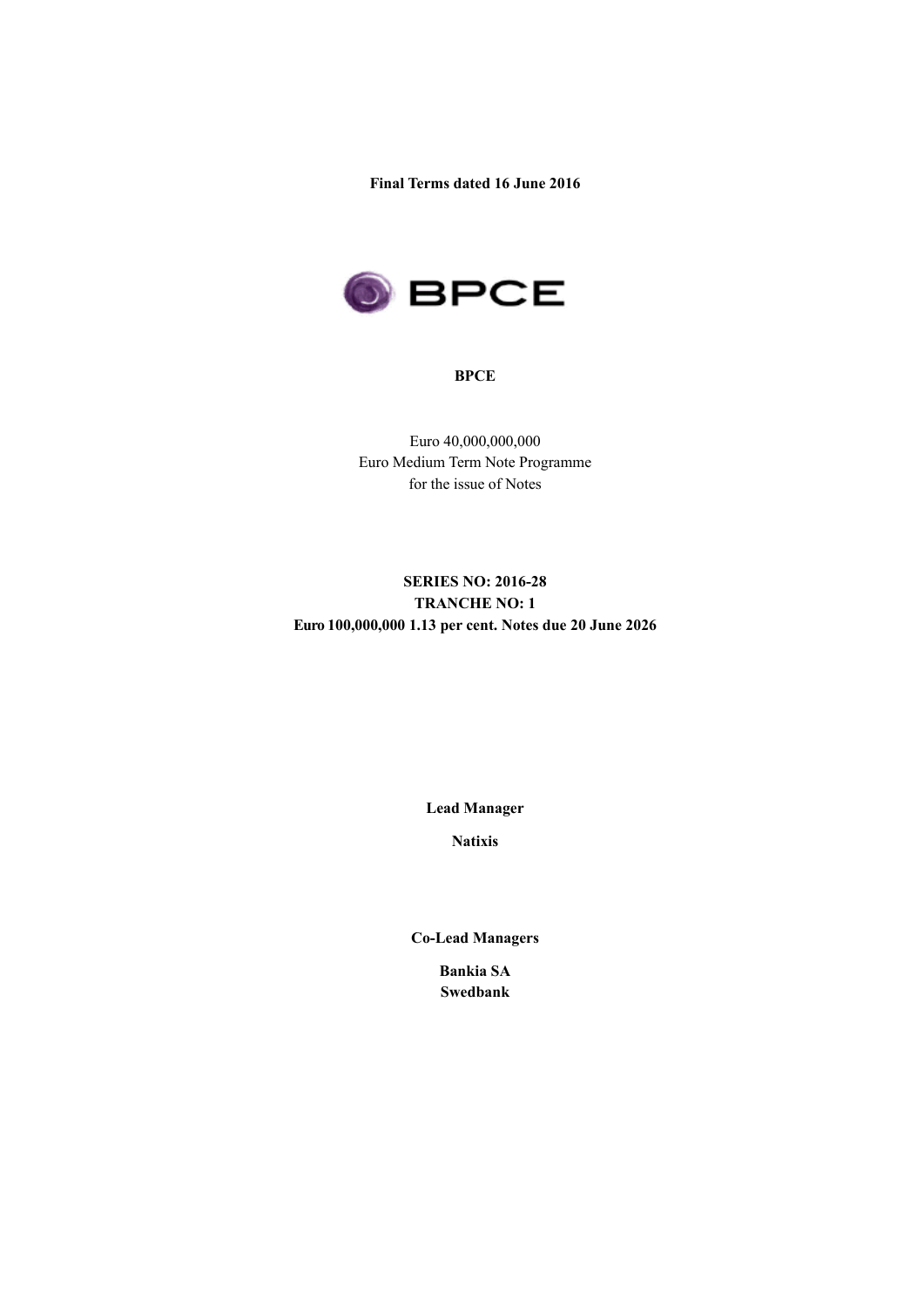#### **PART A – CONTRACTUAL TERMS**

Terms used herein shall be deemed to be defined as such for the purposes of the Conditions (the "**Conditions**") set forth in the base prospectus dated 18 November 2015 which received visa n°15-588 from the *Autorité des marchés financiers* (the "**AMF**") on 18 November 2015 (the "**Base Prospectus**") and the supplements to the Base Prospectus dated 29 February 2016, 5 April 2016 and 19 May 2016 which respectively received from the AMF visa n°16-062 on 29 February 2016, visa n°16-118 on 5 April 2016 and visa n°16-186 on 19 May 2016 (the "**Base Prospectus Supplements**") which together constitute a base prospectus for the purposes of the Prospectus Directive (Directive 2003/71/EC), as amended (the "**Prospectus Directive**").

This document constitutes the Final Terms of the Notes described herein for the purposes of Article 5.4 of the Prospectus Directive and must be read in conjunction with such Base Prospectus as so supplemented. Full information on the Issuer and the offer of the Notes is only available on the basis of the combination of these Final Terms and the Base Prospectus as so supplemented. The Base Prospectus and the Base Prospectus Supplements are available for viewing at the office of the Fiscal Agent or each of the Paying Agents and on the website of the AMF (www.amf-france.org) and copies may be obtained from BPCE, 50 avenue Pierre Mendès-France, 75013 Paris, France.

| 1              | Issuer:                             | <b>BPCE</b>                                                                                                                                                        |  |  |
|----------------|-------------------------------------|--------------------------------------------------------------------------------------------------------------------------------------------------------------------|--|--|
| $\overline{2}$ | 2016-28<br>Series Number:           |                                                                                                                                                                    |  |  |
|                | Tranche Number:<br>(ii)             | 1                                                                                                                                                                  |  |  |
| 3              | Specified Currency or Currencies:   | Euro                                                                                                                                                               |  |  |
| $\overline{4}$ | Aggregate Nominal Amount:           |                                                                                                                                                                    |  |  |
|                | Series:<br>(i)                      | Euro 100,000,000                                                                                                                                                   |  |  |
|                | Tranche:<br>(ii)                    | Euro 100,000,000                                                                                                                                                   |  |  |
| 5              | Issue Price:                        | 100 per cent. of the Aggregate Nominal<br>Amount                                                                                                                   |  |  |
| 6              | Specified Denomination:             | Euro 100,000                                                                                                                                                       |  |  |
| 7              | Issue Date:<br>(i)                  | 20 June 2016                                                                                                                                                       |  |  |
|                | (ii)<br>Interest Commencement Date: | 20 June 2016                                                                                                                                                       |  |  |
| 8              | <b>Interest Basis:</b>              | 1.13 per cent. Fixed Rate<br>(further particulars specified below)                                                                                                 |  |  |
| 9              | Maturity Date:                      | 20 June 2026                                                                                                                                                       |  |  |
| 10             | Redemption Basis:                   | Subject to any purchase and cancellation<br>or early redemption, the Notes will be<br>redeemed on the Maturity Date<br>at<br>100 per cent. of their nominal amount |  |  |
| 11             | Change of Interest Basis:           | Not Applicable                                                                                                                                                     |  |  |
| 12             | Put/Call Options:                   | Not Applicable                                                                                                                                                     |  |  |
| 13             | Status of the Notes:<br>(i)         | <b>Senior Notes</b>                                                                                                                                                |  |  |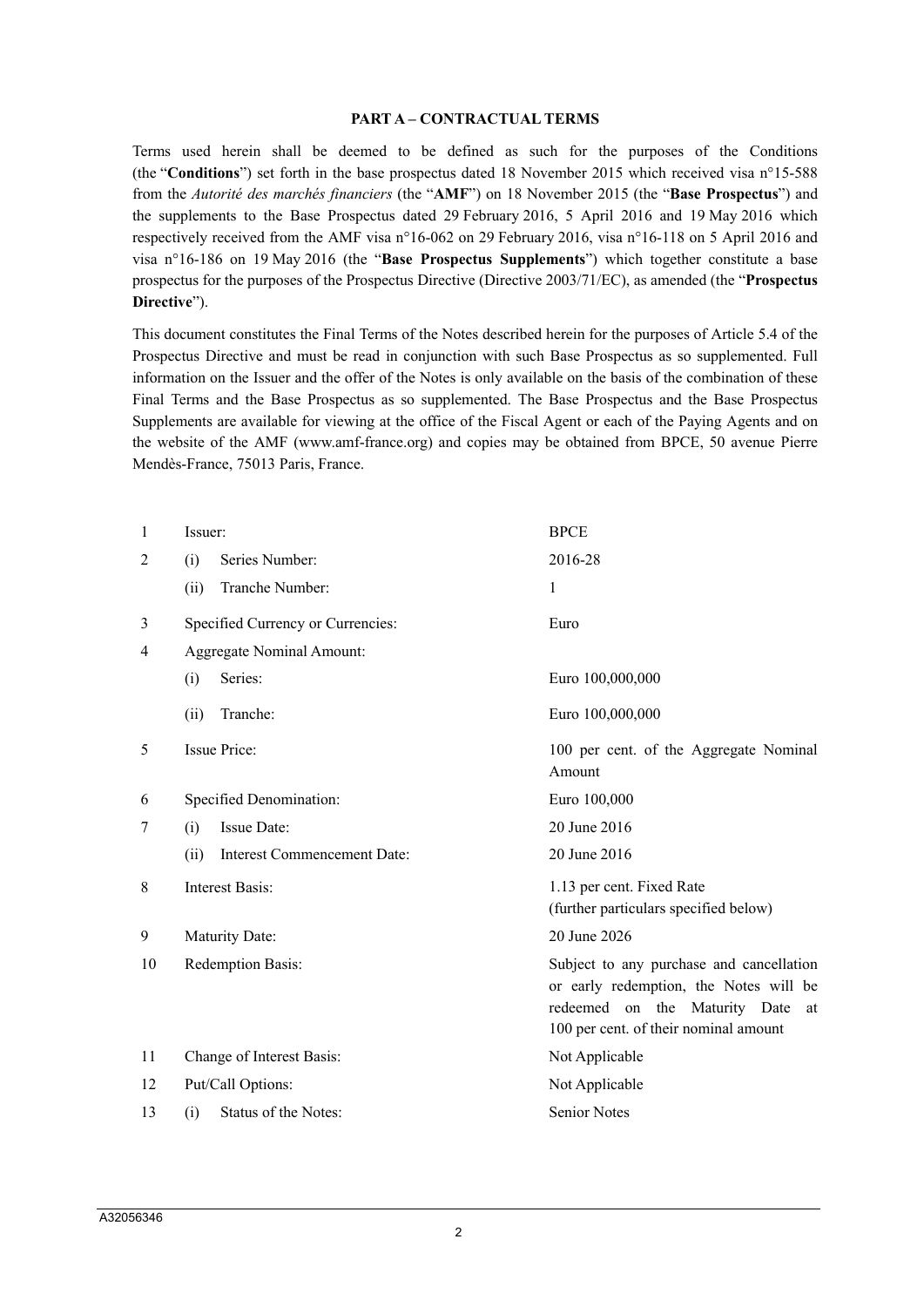(ii) Dates of the corporate authorisations for issuance Decision of the *Directoire* of the Issuer of Notes obtained:

dated 25 April 2016 and decision of Mr. Roland Charbonnel, Director Group Funding and Investors Relations, dated on 9 June 2016

### **PROVISIONS RELATING TO INTEREST (IF ANY) PAYABLE**

| 14 | <b>Fixed Rate Note Provisions</b>                                                                                                                                                                | Applicable                                                                           |  |  |  |
|----|--------------------------------------------------------------------------------------------------------------------------------------------------------------------------------------------------|--------------------------------------------------------------------------------------|--|--|--|
|    | Rate of Interest:<br>(i)                                                                                                                                                                         | 1.13 per cent. per annum payable annually<br>in arrear on each Interest Payment Date |  |  |  |
|    | Resettable:<br>(ii)                                                                                                                                                                              | Not Applicable                                                                       |  |  |  |
|    | (iii) Interest Payment Dates:                                                                                                                                                                    | 20 June in each year commencing on<br>20 June 2017                                   |  |  |  |
|    | (iv) Fixed Coupon Amount:                                                                                                                                                                        | Euro 1,130 per Note of Euro 100,000<br>Specified Denomination                        |  |  |  |
|    | <b>Broken Amount:</b><br>(v)                                                                                                                                                                     | Not Applicable                                                                       |  |  |  |
|    | (vi) Day Count Fraction:                                                                                                                                                                         | Actual/Actual (ICMA)                                                                 |  |  |  |
|    | (vii) Determination Dates:                                                                                                                                                                       | 20 June in each year                                                                 |  |  |  |
|    | (viii) Payments on Non-Business Days                                                                                                                                                             | As per Conditions                                                                    |  |  |  |
| 15 | Floating Rate Note Provisions                                                                                                                                                                    | Not Applicable                                                                       |  |  |  |
| 16 | Zero Coupon Note Provisions                                                                                                                                                                      | Not Applicable                                                                       |  |  |  |
| 17 | <b>Inflation Linked Interest Note Provisions</b>                                                                                                                                                 | Not Applicable                                                                       |  |  |  |
|    | PROVISIONS RELATING TO REDEMPTION                                                                                                                                                                |                                                                                      |  |  |  |
| 18 | Call Option                                                                                                                                                                                      | Not Applicable                                                                       |  |  |  |
| 19 | Put Option                                                                                                                                                                                       | Not Applicable                                                                       |  |  |  |
| 20 | Final Redemption Amount of each Note                                                                                                                                                             | Euro 100,000 per Note of Euro 100,000<br>Specified Denomination                      |  |  |  |
|    | Inflation Linked Notes – Provisions relating to the<br><b>Final Redemption Amount</b>                                                                                                            | Not Applicable                                                                       |  |  |  |
| 21 | Early Redemption Amount                                                                                                                                                                          |                                                                                      |  |  |  |
|    | Early Redemption Amount(s) of each Note<br>(i)<br>payable on redemption for taxation reasons<br>(Condition $6(h)$ ), for illegality (Condition $6(k)$ ) or<br>on event of default (Condition 9): | Euro 100,000 per Note of Euro 100,000                                                |  |  |  |
|    |                                                                                                                                                                                                  | Specified Denomination                                                               |  |  |  |
|    | Redemption for taxation reasons permitted on<br>(ii)<br>days others than Interest Payment Dates                                                                                                  |                                                                                      |  |  |  |
|    | (Condition $6(h)$ ):                                                                                                                                                                             | Yes                                                                                  |  |  |  |
|    |                                                                                                                                                                                                  |                                                                                      |  |  |  |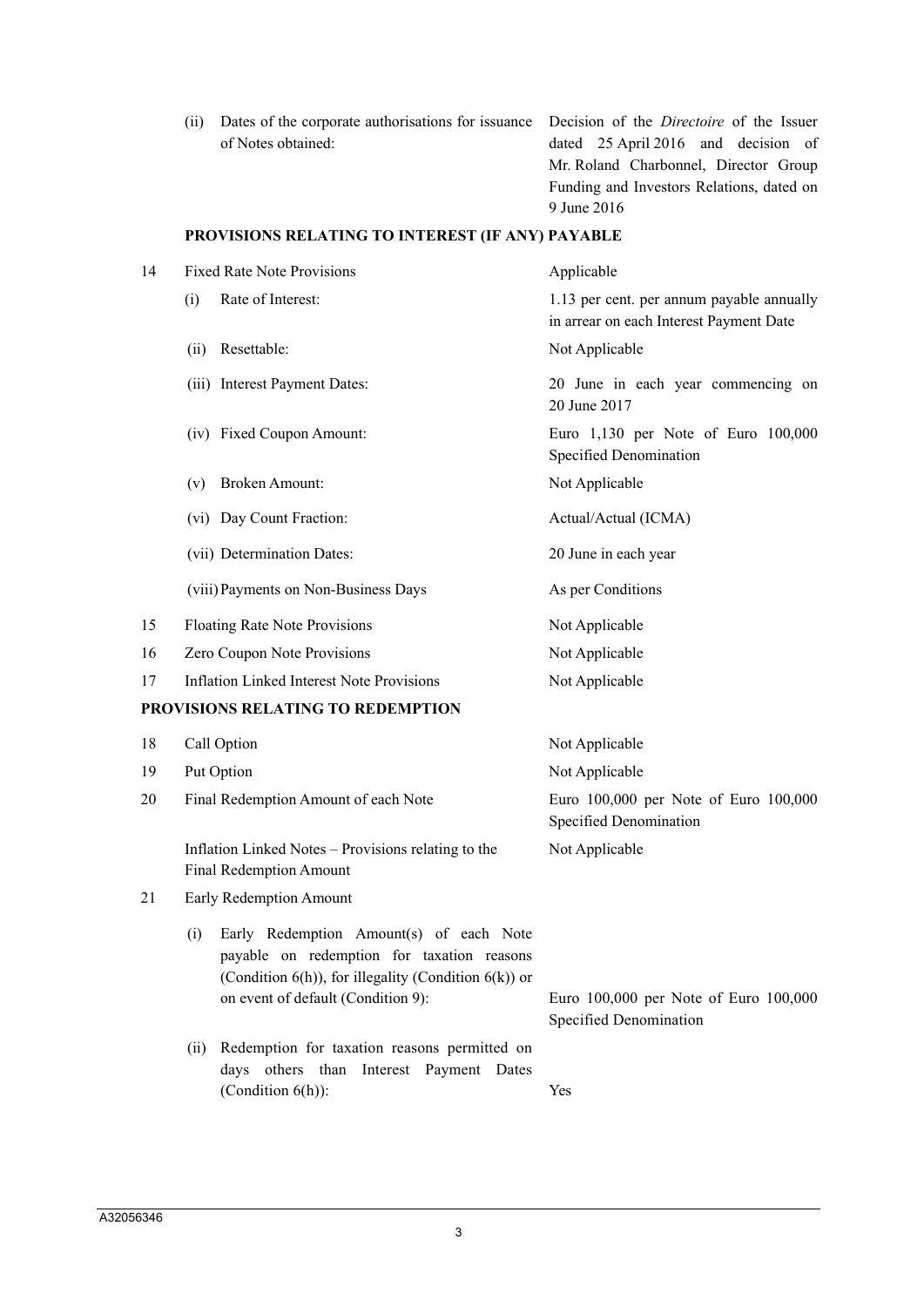(iii) Unmatured Coupons to become void upon early redemption (Materialised Bearer Notes only) (Condition 7(f)): Not Applicable

# **GENERAL PROVISIONS APPLICABLE TO THE NOTES**

|                                                                                                                         | Dematerialised Notes                                                                                                                                                                                                                                           |
|-------------------------------------------------------------------------------------------------------------------------|----------------------------------------------------------------------------------------------------------------------------------------------------------------------------------------------------------------------------------------------------------------|
| Form of Dematerialised Notes:<br>(i)                                                                                    | Bearer form (au porteur)                                                                                                                                                                                                                                       |
| Registration Agent:<br>(ii)                                                                                             | Not Applicable                                                                                                                                                                                                                                                 |
| Temporary Global Certificate:<br>(iii)                                                                                  | Not Applicable                                                                                                                                                                                                                                                 |
| Applicable TEFRA exemption:<br>(iv)                                                                                     | Not Applicable                                                                                                                                                                                                                                                 |
| Financial Centre(s):                                                                                                    | Not Applicable                                                                                                                                                                                                                                                 |
| Talons for future Coupons or Receipts to be attached to<br>Definitive Notes (and dates on which such Talons<br>mature): | Not Applicable                                                                                                                                                                                                                                                 |
| Details relating to Instalment Notes: amount of each<br>instalment, date on which each payment is to be made:           | Not Applicable                                                                                                                                                                                                                                                 |
| Redenomination provisions:                                                                                              | Not Applicable                                                                                                                                                                                                                                                 |
| Purchase in accordance with Articles L.213-1 A and<br>D.213-1 A of the French Code monétaire et financier:              | Applicable                                                                                                                                                                                                                                                     |
| Consolidation provisions:                                                                                               | Not Applicable                                                                                                                                                                                                                                                 |
| Masse:                                                                                                                  | Contractual Masse shall apply                                                                                                                                                                                                                                  |
|                                                                                                                         | Name and address of the Representative:<br>SELARL MCM Avocat represented by<br>Maître Antoine Lachenaud<br>10, rue de Sèze<br>75009 Paris<br>France                                                                                                            |
|                                                                                                                         | address of the<br>Name<br>and<br>alternate<br>Representative:<br>Maître Philippe Maisonneuve<br>Avocat<br>10, rue de Sèze<br>75009 Paris<br>France<br>The<br>Representative<br>will<br>receive<br>a<br>remuneration of Euro 2,000 (excluding<br>VAT) per year. |
|                                                                                                                         | Form of Notes:                                                                                                                                                                                                                                                 |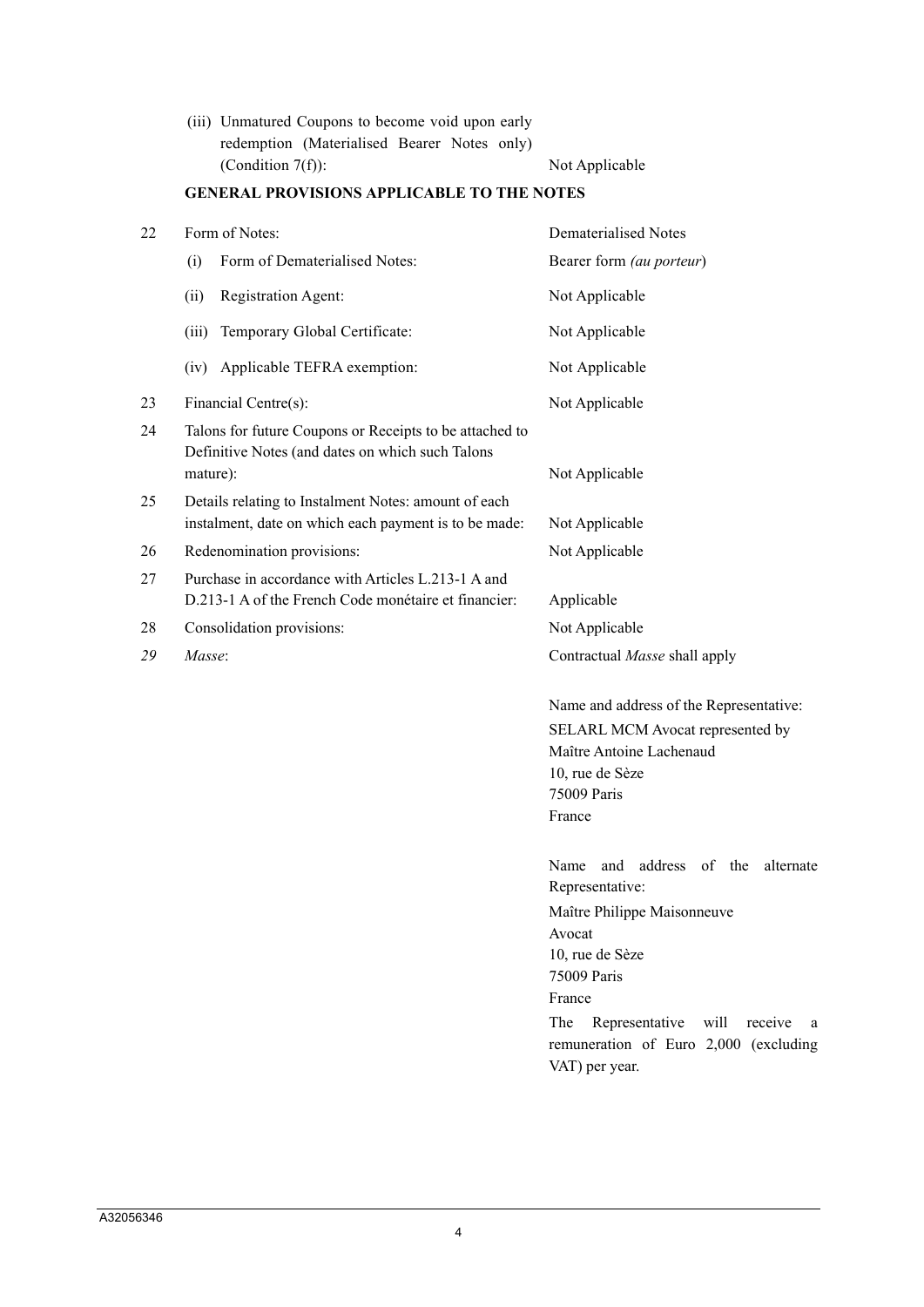## **RESPONSIBILITY**

The Issuer accepts responsibility for the information contained in these Final Terms.

Signed on behalf of BPCE

Duly represented by: Roland Charbonnel, Director Group Funding & Investor Relations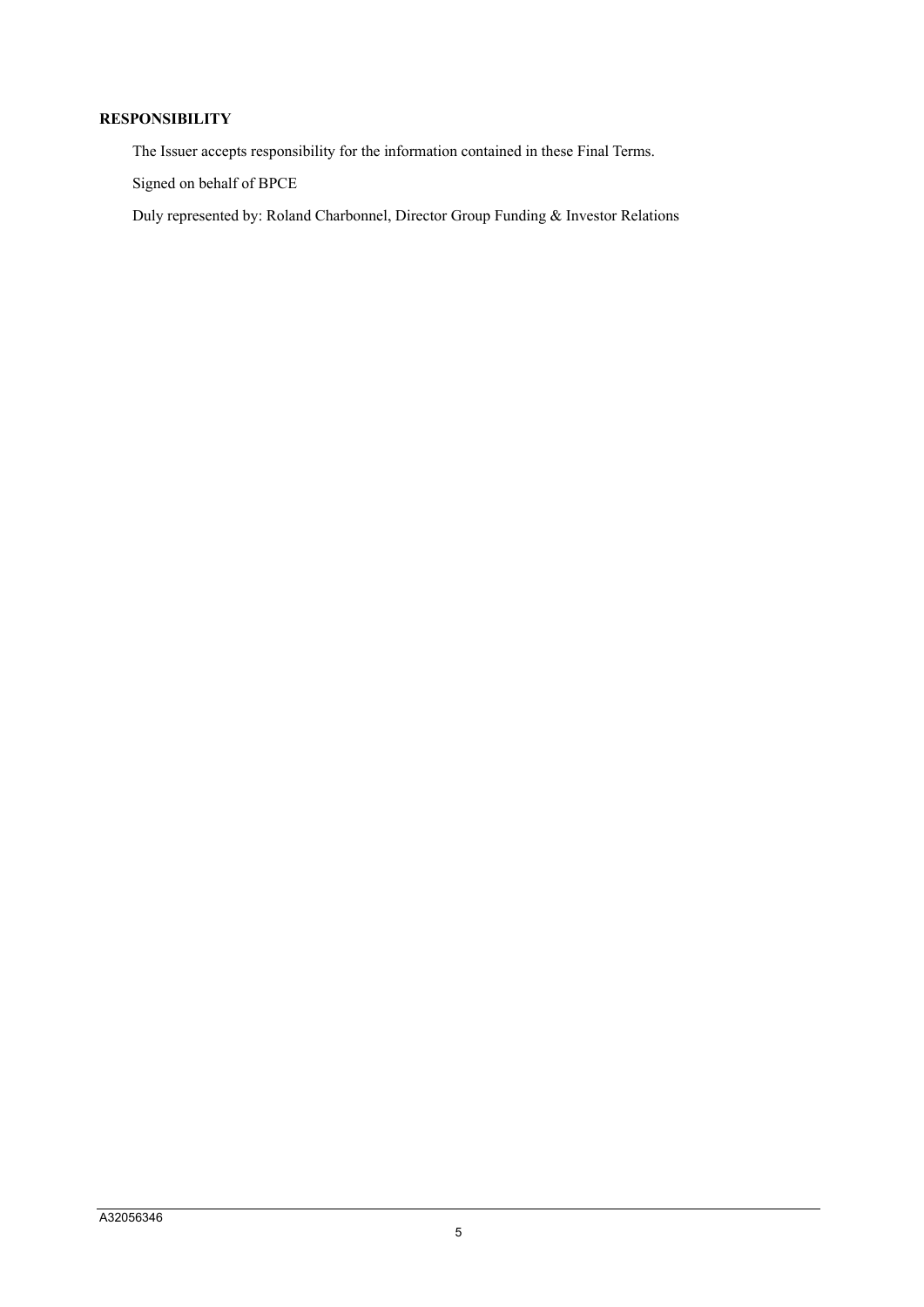## **PART B – OTHER INFORMATION**

## **1 LISTING AND ADMISSION TO TRADING**

| (i)  | trading:                   |  |  | Listing and Admission to Application has been made by the Issuer (or on its behalf) for<br>the Notes to be listed and admitted to trading on Euronext<br>Paris with effect from the Issue Date. |
|------|----------------------------|--|--|-------------------------------------------------------------------------------------------------------------------------------------------------------------------------------------------------|
| (ii) | Estimate of total expenses |  |  |                                                                                                                                                                                                 |

related to admission to trading: Euro 10,350 (including AMF fees**)**

### **2 RATINGS**

Ratings: The Notes to be issued have been rated: S&P: A

> S&P is established in the European Union and registered under Regulation (EC) No 1060/2009 as amended.

## **3 INTERESTS OF NATURAL AND LEGAL PERSONS INVOLVED IN THE ISSUE**

Save as discussed in "Subscription and Sale", so far as the Issuer is aware, no person involved in the offer of the Notes has an interest material to the offer.

#### **4 YIELD**

Indication of yield: 1.13 per cent. per annum

The yield is calculated at the Issue Date on the basis of the Issue Price. It is not an indication of future yield.

#### **5 OPERATIONAL INFORMATION**

| ISIN:                                                                                             | FR0013183704             |  |
|---------------------------------------------------------------------------------------------------|--------------------------|--|
| Common Code:                                                                                      | 143465420                |  |
| Depositaries:                                                                                     |                          |  |
| Euroclear France to act as<br>(i)<br>Central Depositary:                                          | <b>Yes</b>               |  |
| Common Depositary<br>for<br>(ii)<br>Euroclear and Clearstream                                     |                          |  |
| Luxembourg:                                                                                       | N <sub>0</sub>           |  |
| Any clearing system(s) other than<br>Euroclear<br>and Clearstream,<br>Luxembourg and the relevant |                          |  |
| $identification number(s)$ :                                                                      | Not Applicable           |  |
| Delivery:                                                                                         | Delivery against payment |  |